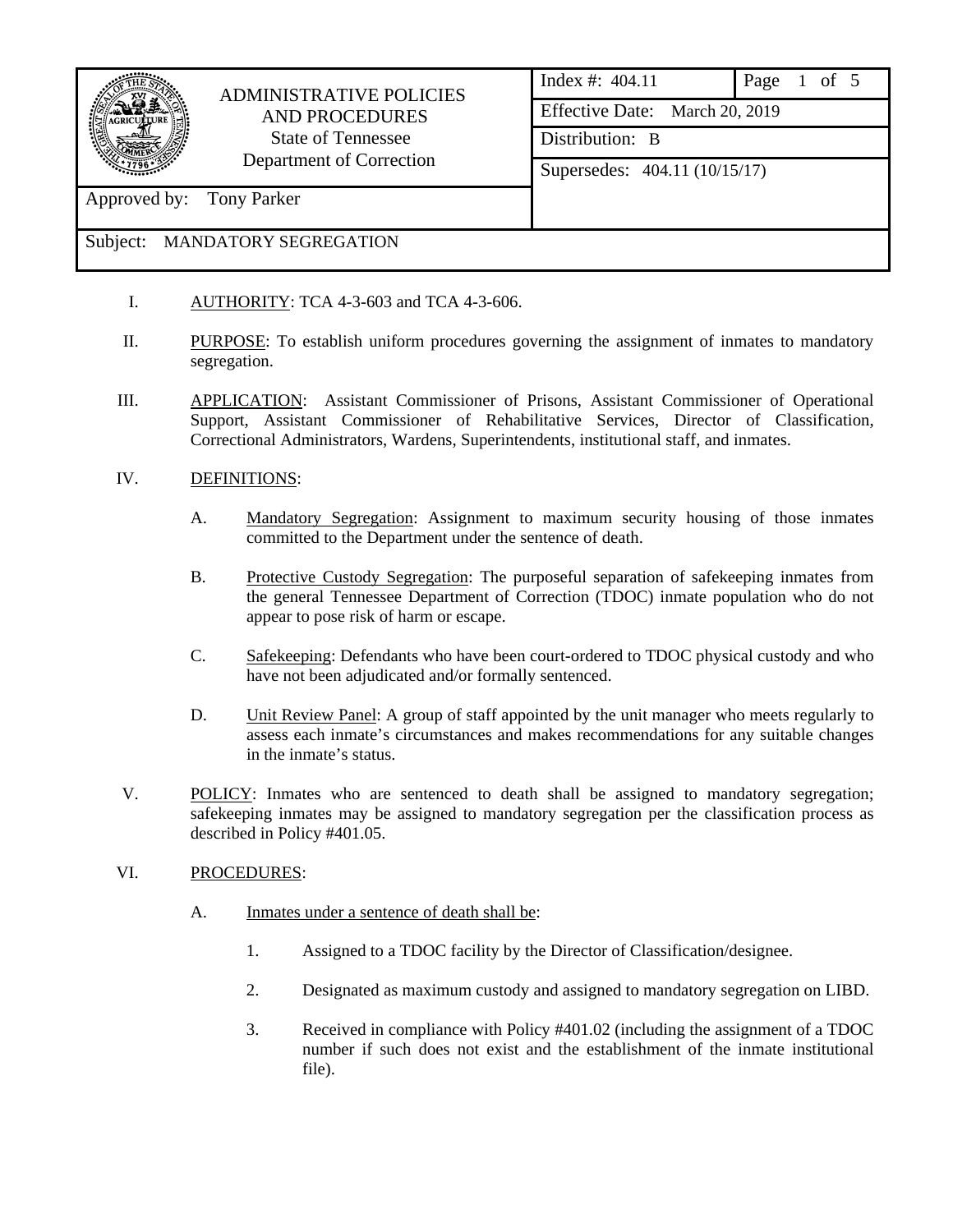#### Subject: MANDATORY SEGREGATION

- 4. Accepted by the receiving facility only when accompanied by appropriate and complete judicial documents.
- 5. Oriented in compliance with Policy #404.05.
- 6. Initially classified in accordance with Policy #401.04.
- 7. Reviewed annually thereafter in compliance with Policy #401.04.
- 8. Reclassified to an appropriate custody level and/or facility upon official notification by TDOC General Counsel and Sentence Management Service staff that the sentence of death has been voided and a new sentence ordered.
- B. All inmates on mandatory segregation will be reviewed by authorized staff assigned by the Warden every seven days for the first 60 days and every 30 days thereafter. The review shall consist at a minimum of the following
	- 1. Inmate's disciplinary record
	- 2. Criminal activity in prison or jails
	- 3. Record of violent reactions to stressful situations
	- 4. Adjustment to unit activities
	- 5. Willingness and ability to live harmoniously among others
	- 6. Attitude towards authority
	- 7. Personal hygiene
	- 8. Incompatibility with other inmates
	- 9. Participation in daily cell inspection process
- C. Safekeeping inmates shall be:
	- 1. Assigned to a TDOC facility by the Director of Classification/designee.
	- 2. Admitted to a Level IV facility (RMSI males), TPFW (females), to MCCX (males) or DSNF (males) and placed under mandatory segregation if transferred from a jail for the following reasons:
		- a. Escape/attempted escape from a local facility
		- b. Violent/assaultive conduct
		- c. Pending trial for first degree murder
		- d. Protection needs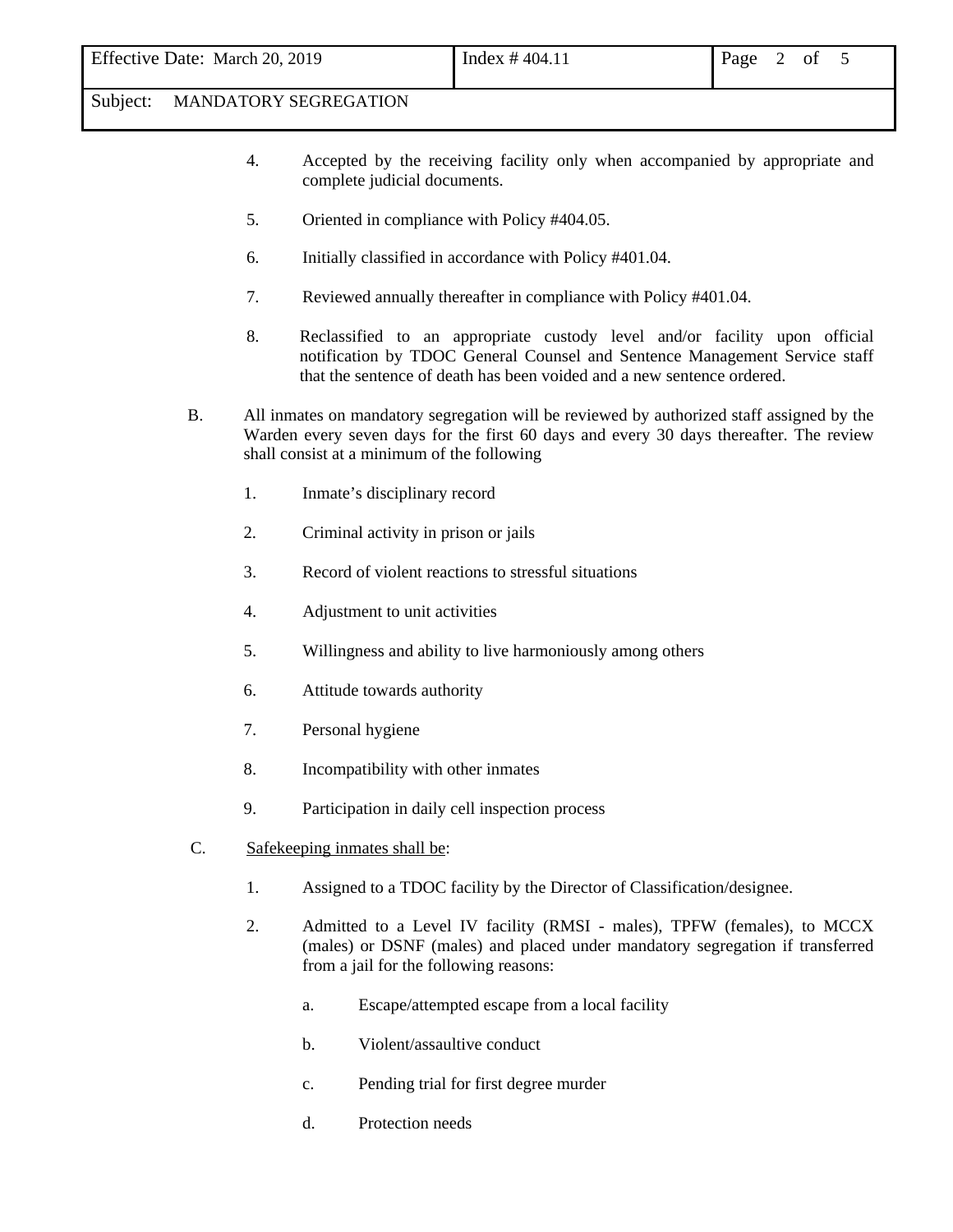#### Subject: MANDATORY SEGREGATION

- e. Health/mental health purposes if DSNF (males) is not designated by the Director of Classification/designee
- 3. May be transferred to DSNF from MCCX or RMSI when indicated for health/mental health reasons as determined and arranged by the staff of the facilities.
- 4. Processed in accordance with Policy #506.13, Identification of Inmates, but all records shall be maintained by the institution and not forwarded to the TBI.
- 5. Released per the court of jurisdiction upon receipt of valid court order.
- D. Prior to accepting custody of a new safekeeper, the Warden/designee of RMSI or DSNF (males) and/or the Warden/designee of TPFW (females) shall ensure that there is a valid safekeeping order that includes within it the basis for the court's ordering of the defendant to the custody of TDOC, prior to sentencing, and not to another local jail. Per statute, TDOC shall not accept safekeepers under the age of 18.
- E. If a valid safekeeping order is not received prior to the safekeeper's arrival then custody of that safekeeper shall not be accepted until a valid order is received, signed by the judge of the jurisdiction where the safekeeper is being received from and setting forth the basis for the order.
- F. New safekeepers shall be admitted to RMSI (males), DSNF (males), TPFW (females), or MCCX (males) for classification. During the classification process the new safekeeper shall be confined under mandatory segregation.
- G. Safekeeper Classification See Policy #401.05
- H. The initial review and assessment of the safekeeper in accordance with Policy #401.05 shall be completed within 30 days of the safekeeper's arrival to TDOC. The safekeeper shall then be reassessed every 30 days for the first 90 days. Thereafter, if the safekeeper is still in the custody of TDOC then he/she shall be reassessed semiannually.
- I. The classification team, based upon their review/assessment of the safekeeper in accordance with Policy #401.05, shall recommend the safekeeper's custody programming and housing.
- J. The Prison Rape Elimination Act (PREA) of 2003 screening application and documentation noted on LCDG (Contact Notes) (Codes SCRN) shall be completed for each safekeeper within 72 hours of arrival. Inmates shall be rescreened within 30 days as outlined in Policy #502.06.1. A safekeeper's risk level shall be rescreened when warranted due to a referral, request, incident of sexual abuse/sexual victimization, or receipt of additional information that bears on an inmate's risk of sexual victimization or abusiveness.
- K. The Warden/designee shall appoint a Case Manager to the safekeeper who will complete a monthly report updating the safekeeper's behavior, adjustment, medical condition, visits, and any other pertinent information per the classification process as described in Policy #401.05. The Safekeeper Monthly Assessment Report for the Sheriff, CR-4168, shall be submitted to the Warden for review. The original CR-4168 shall be maintained in the safekeeper's institutional file and copies shall be sent to the county Sheriff and the Assistant Commissioner of Prisons.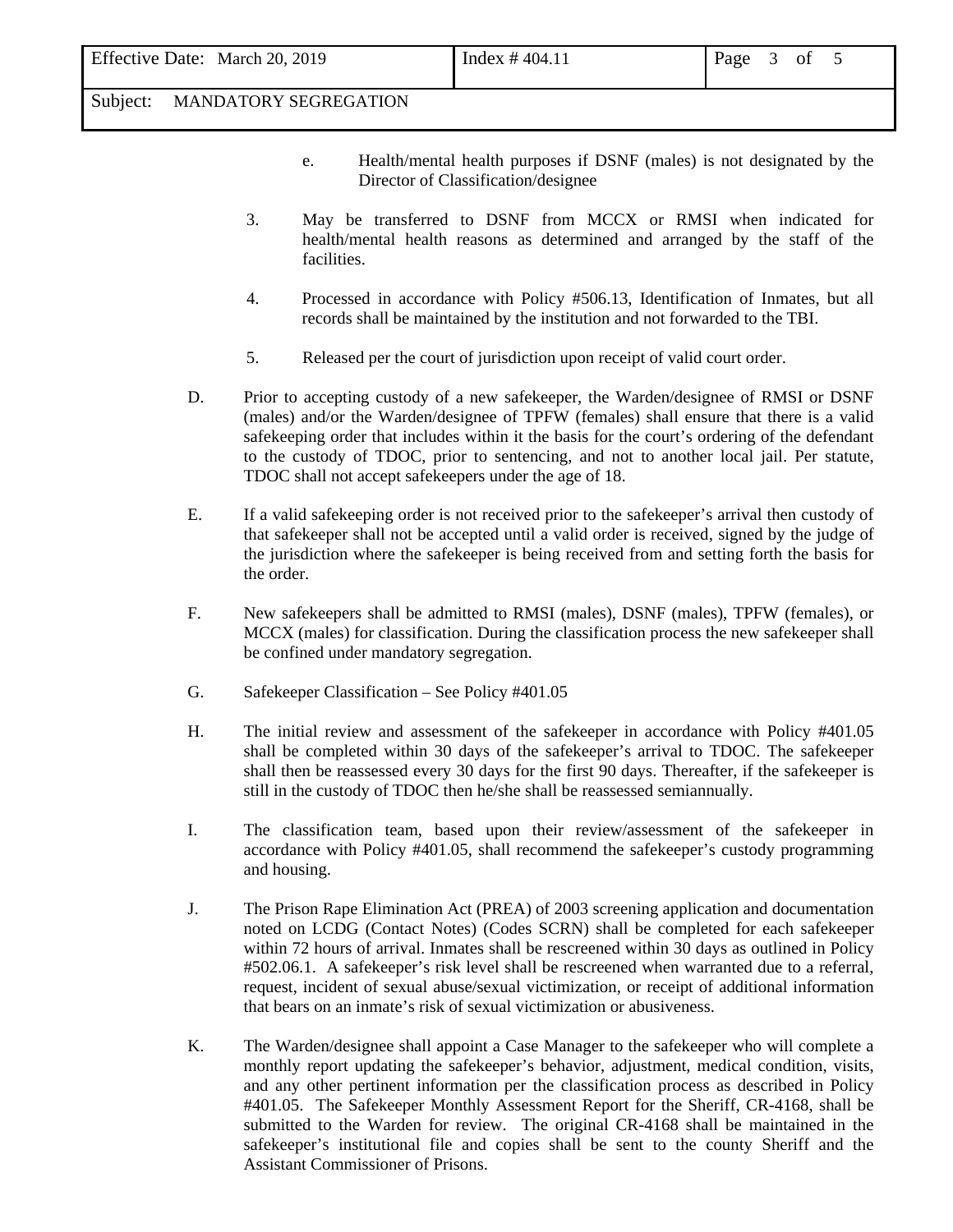# Subject: MANDATORY SEGREGATION

- L. Safekeeper Housing See Policy #401.05
- M. Safekeeper Programs and Services See Policy #401.05
- N. When a safekeeper is permanently transferred or released, the OMS conversation LIBD shall be terminated by the sending facility.
- VII. ACA STANDARDS: 4-4285, 4-RH-0008, and 4-RH-0009.
- VIII. EXPIRATION DATE: March 20, 2022.